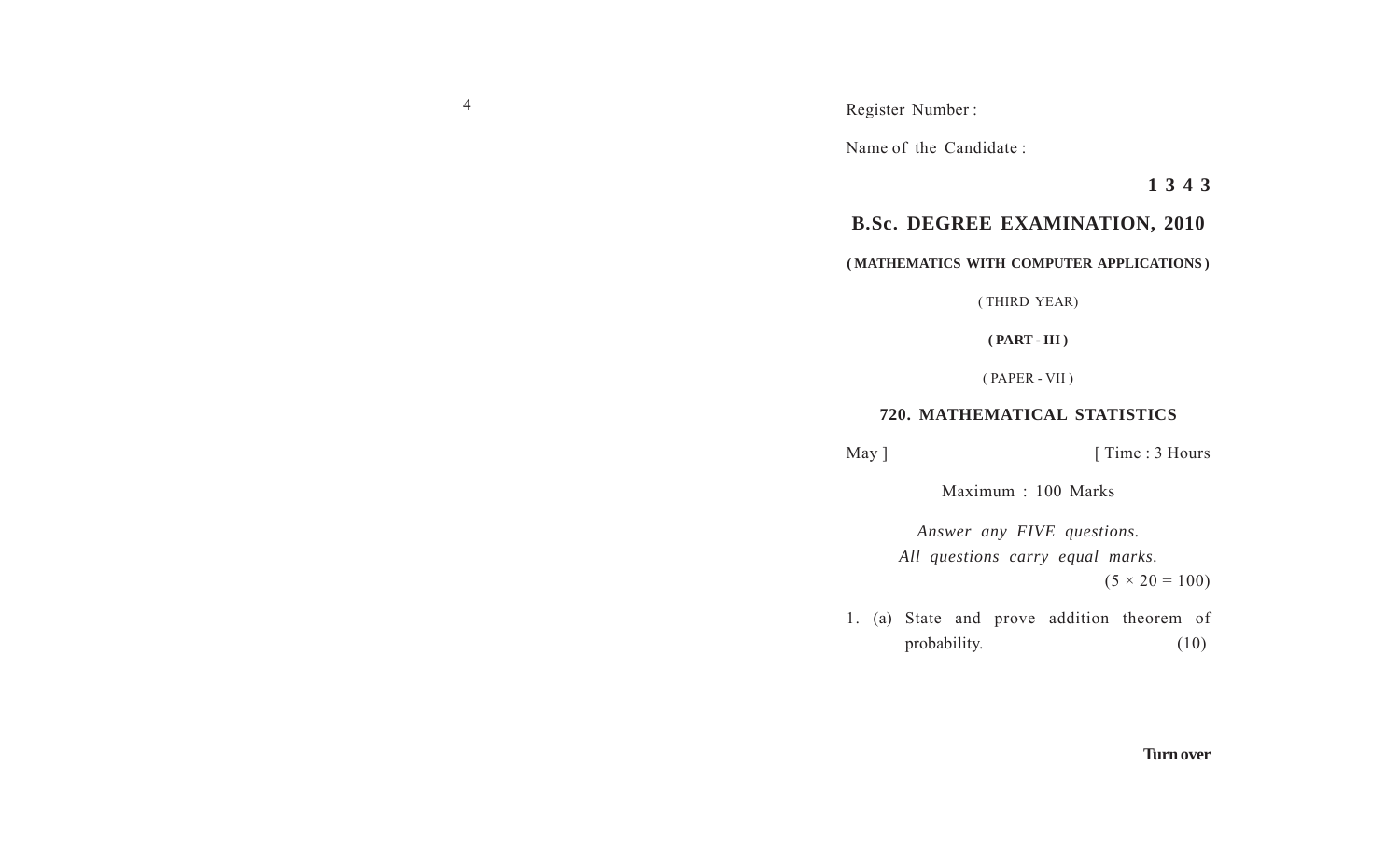$\varsigma$ 

- (b) State and prove the invariance property of maximum likelihood estimator. (8)
- $9.6$  Explain completed randomised by a figure means of example. (10)
- (b) Calculate the Fisher's index number for the following data :

| $\epsilon$ I                                 | $\mathcal{L}_{\mathcal{L}}$ | 6 I            | Z                           | <sup>(</sup> |  |
|----------------------------------------------|-----------------------------|----------------|-----------------------------|--------------|--|
| 0 <sub>I</sub>                               | $\varsigma$                 | μI             | t                           | O<br>В       |  |
| $\varsigma$                                  |                             | 8              | $\mathcal{L}_{\mathcal{L}}$ |              |  |
|                                              |                             | 0 <sub>I</sub> | ς                           | v            |  |
| Quantity<br><b>Price</b>                     |                             | $Q$ uantity    | Price                       | Commodities  |  |
| $\text{\textsterling}00\text{\textsterling}$ |                             | 900Z           |                             |              |  |

 $(01)$ 

 $(01)$ 

- 10. (a) State and prove the fundamental theorem (10) differences. The second of finite second  $\alpha$
- (b) Use Lagrange's interpolation formula to find the value of f(6), given

$$
E(10) = 95
$$

$$
E(2) = 150
$$

$$
E(3) = 150
$$

$$
E(4) = 150
$$

 $b = \text{adjoint}$  and  $b = \text{adjoint}$  and  $X + \text{adjoint}$  (d) having joint density function

$$
f(x, y) = \begin{cases} 0 & \text{if } x \neq 0, \ y \geq 0, \ y \geq 0 \end{cases}
$$

find :

 $: 9 = x \space 01$ 

- $\tag{i} \begin{aligned} \text{i}(\text{I} > \text{X})\text{I} \end{aligned}$
- $\cdot$  ( $Y < X$ ) $\cdot$  (ii)
- (01)  $(1 > Y + X)q$  (iii)
- 2. (a) Fit a straight ine to the following data and estimate the value of y corresponding

| (01) | $\lceil \log   \log   \log   \ln   \ln   \ln  $ |  |  |  |
|------|-------------------------------------------------|--|--|--|
|      |                                                 |  |  |  |

(b) Find the moment generating function of (01) the binomial distribution.